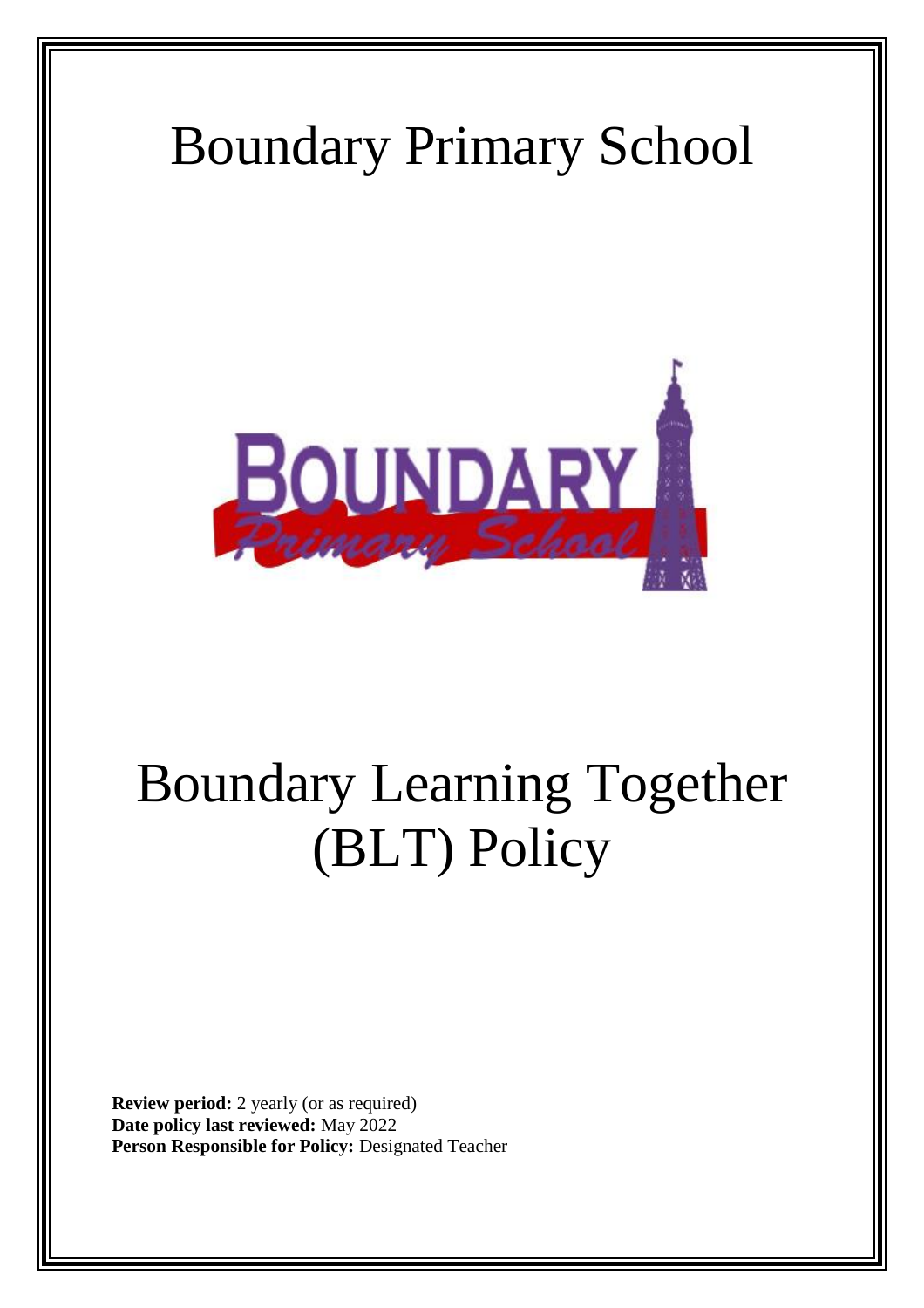

'Learning together' is the main emphasis when setting homework (BLT) for the children and parents at Boundary Primary School. The project tasks, which are set, are designed to be completed by the children, with support from parents/carers or other family members. They are intended for children and adults to spend quality time together.

### **Key Stage One and Two**

Year 1-6 class teachers set half-termly projects which relate to the units of work the children are learning. These consist of 5/6 activities which can be completed and handed in weekly, or, the children can choose to hand it in at the end of the half-term.

In addition to this, children are given maths/times tables practice and weekly spellings to learn on which they will be tested. Work may also be set through online platforms e.g. My Maths, Seesaw, Google Classroom, TT Rock Stars, Reading Plus and Spelling Shed.

Each year group will provide a newsletter, which outlines the units being covered during the term, the homework project and the spellings for the half-term.

Teachers will have different systems for handing in BLT and they will tell parents and children about this at the beginning of the year.

All children are expected to read at least three times a week with an adult at home. Extra phonics and word work may be sent out to children in Foundation Stage and Key Stage One or to those who need extra support in Key Stage Two.

Year 6 will be set extra BLT to reinforce the work being done in preparation for the SATs. Study guides will be provided to all the children in Year 6.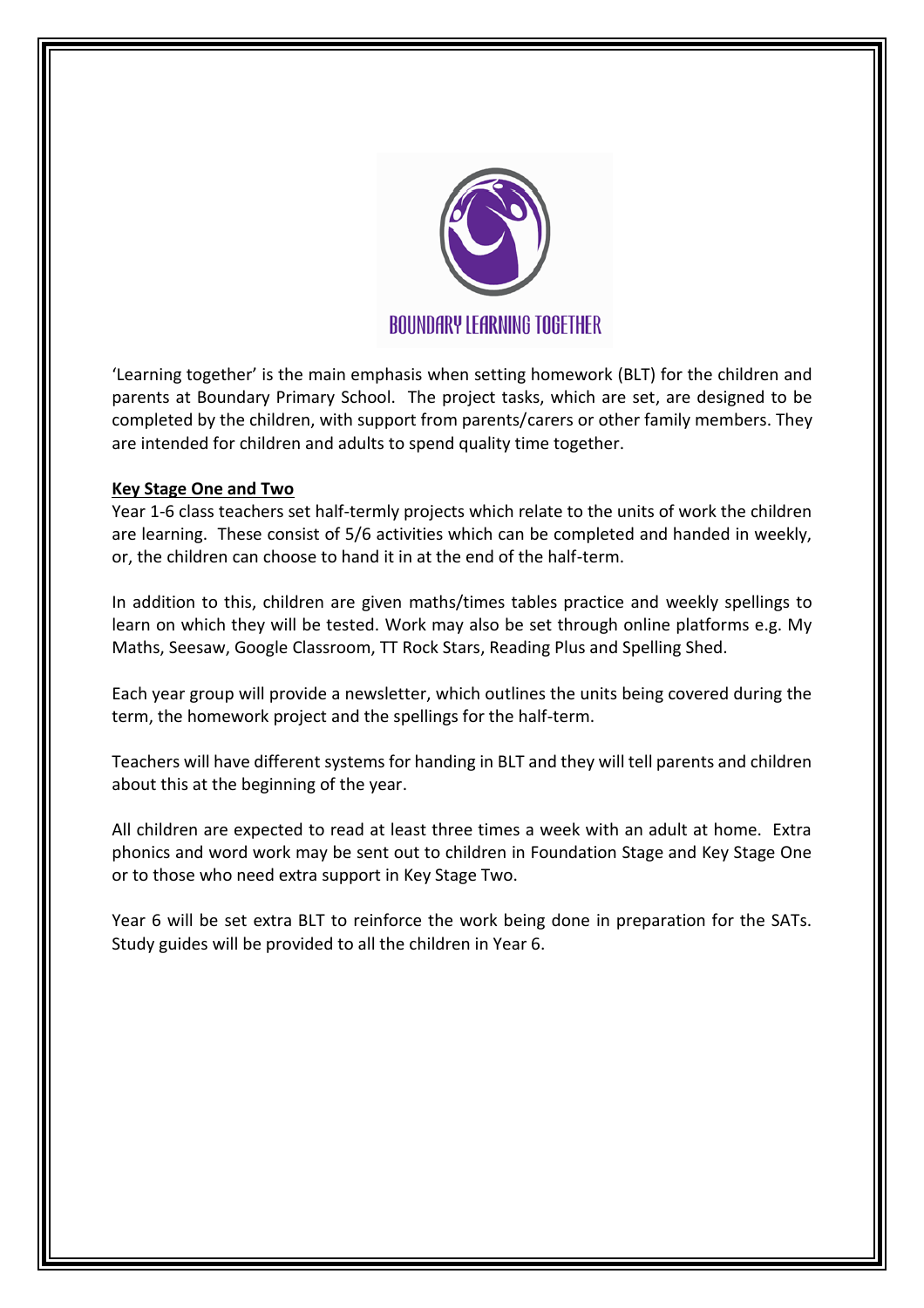# **Key Stage Information:**

## **Reception**

In Foundation Stage, learning at home is encouraged. Ideas and suggestions on how parents can help learning at home are identified on half termly newsletter. WOW slips are used to communicate home learning to adults in school and reading record books are used when appropriate.

BLT Expectation:

- Children are expected to read 3 times a week with an adult.
- BLT tasks will be set on Seesaw on a Friday and be expected to be completed by the following Thursday. The children will be rewarded with Dojos when they have completed their BLT.

# **Year 1 and 2 (KS1):**

BLT Expectation:

- Weekly BLT is set on a Friday and must be completed by the following Thursday. This will include differentiated Maths and English work which will be set on Seesaw. The children will be rewarded with Dojos when they have completed their BLT.
- Weekly spellings/phonics will be given out for the children to learn and they are expected to use Spelling Shed to support this. The children will be tested on a Friday.
- Half Termly project/creative homework. This will be given out on the first day back and be due in on the final Monday of the half term. The children will be rewarded with Dojos when they have completed their BLT.
- Children are expected to read 3 times a week with an adult.

BLT club is available for children to sign up to.

# **Year 3 and 4 (LKS2):**

BLT Expectation:

- Weekly BLT is set on a Friday and must be completed by the following Thursday. This will include differentiated Maths and English work which will be set on Seesaw (Y3) and Google Classroom (Y4). The children will be rewarded with Dojos when they have completed their BLT.
- Weekly spellings will be given out for the children to learn and they are expected to use Spelling Shed to support this. The children will be tested on a Friday.
- Half Termly project/creative homework. This will be given out on the first day back and be due in on the final Monday of the half term. The children will be rewarded with Dojos when they have completed their BLT.